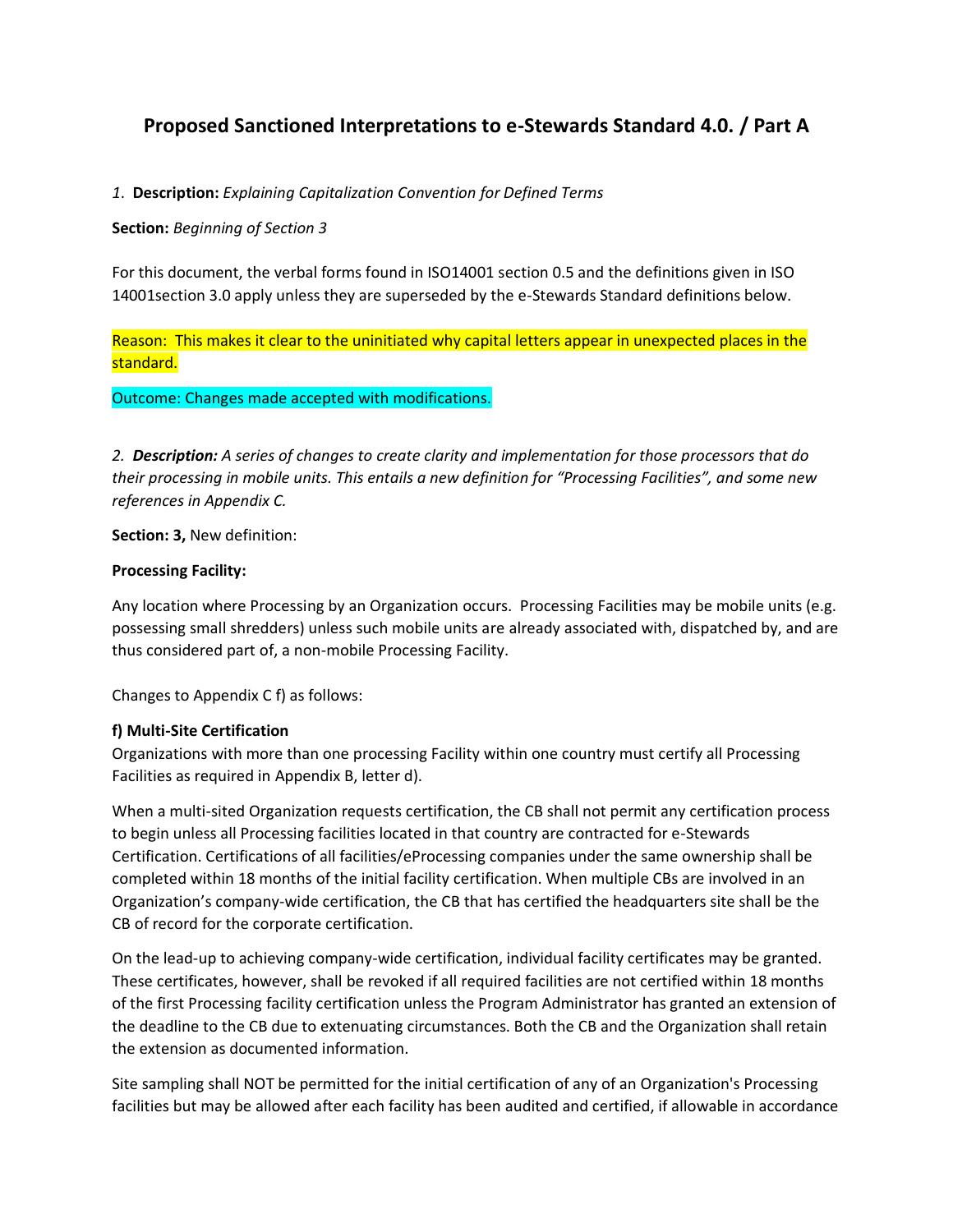with IAF Mandatory Document for the Certification of Multiple facilities Based on Sampling IAFMD 1 (current version). In other words, site sampling may be permissible only during the surveillance and/or recertification audits.

An exception to the above rule is made for mobile Processing Facilities that are not dispatched or associated with a non-mobile Processing Facility. Organizations using mobile Processing Facilities, entirely or in part, that are not associated already with a non-mobile Processing Facility may use the sampling procedure in the first year for these mobile processing units. In all cases involving mobile Processing Facilities, any dispatch or controlling facility that does no Processing by itself, and the mobile unit itself will be considered as the Processing Facility to be audited. Audits of mobile processing facilities will thus include time in the mobile unit as well as the dispatch/controlling facility. Any company utilizing the sampling procedure in the first year for its mobile units shall have its headquarters audited in the first year as well.

Multinational site sampling for multinational Organizations is only permissible if the CB chooses to offer this type of complex scheme to their clients, all requirements in IAF MD 1 are met, and all the following are met:

1) The multi-sited, multinational e-Stewards Organization is issued only one certificate covering all e-Stewards Processing facilities in all countries in which they choose to apply multinational sampling. (NOTE: There may be other countries in which the client has certified e-Stewards facilities, but they are not required to apply multinational sampling to all such countries, leaving it up to respective CBs to assure proper use of logo irrelevant of the location of the Processing facilities); and

2) The single certification provided to a multinational Organization is for one management system across all countries concerned (i.e. one system centrally controlled by one management system headquarters), and the CB and the Organization demonstrate that the management system is the same throughout all facilities in all the countries; and

3) The same e-Stewards CB performs all audits (of the single management system) in all countries covered by the multinational sampling scheme; and

4) The multinational sampling scheme is only applied to surveillance and recertification audits (and not for initial certification of any facility in any country, with the exception for mobile processing facilities as noted above). Processing Facilities cannot be added to a multisite certification until an audit has been completed and certification supported.

If performing multinational site sampling, the CB shall ensure:

The Organization within each country is still required and verified by the CB (regardless of multinational sampling) to meet all the country-by-country requirements defined in the e-Stewards Standard, (e.g. to certify all Processing facilities within the country regardless of brand [i.e. Appendix B, letter d)]; and The CB makes available objective evidence to its accreditation body that all of the applicable requirements of IAF MD 1 have been addressed and documented where required.

**Reason for above changes:** Changes needed to accommodate companies that process from many mobile Processing Facilities (e.g. trucks shredding hard-drives). Without sampling, the sheer numbers of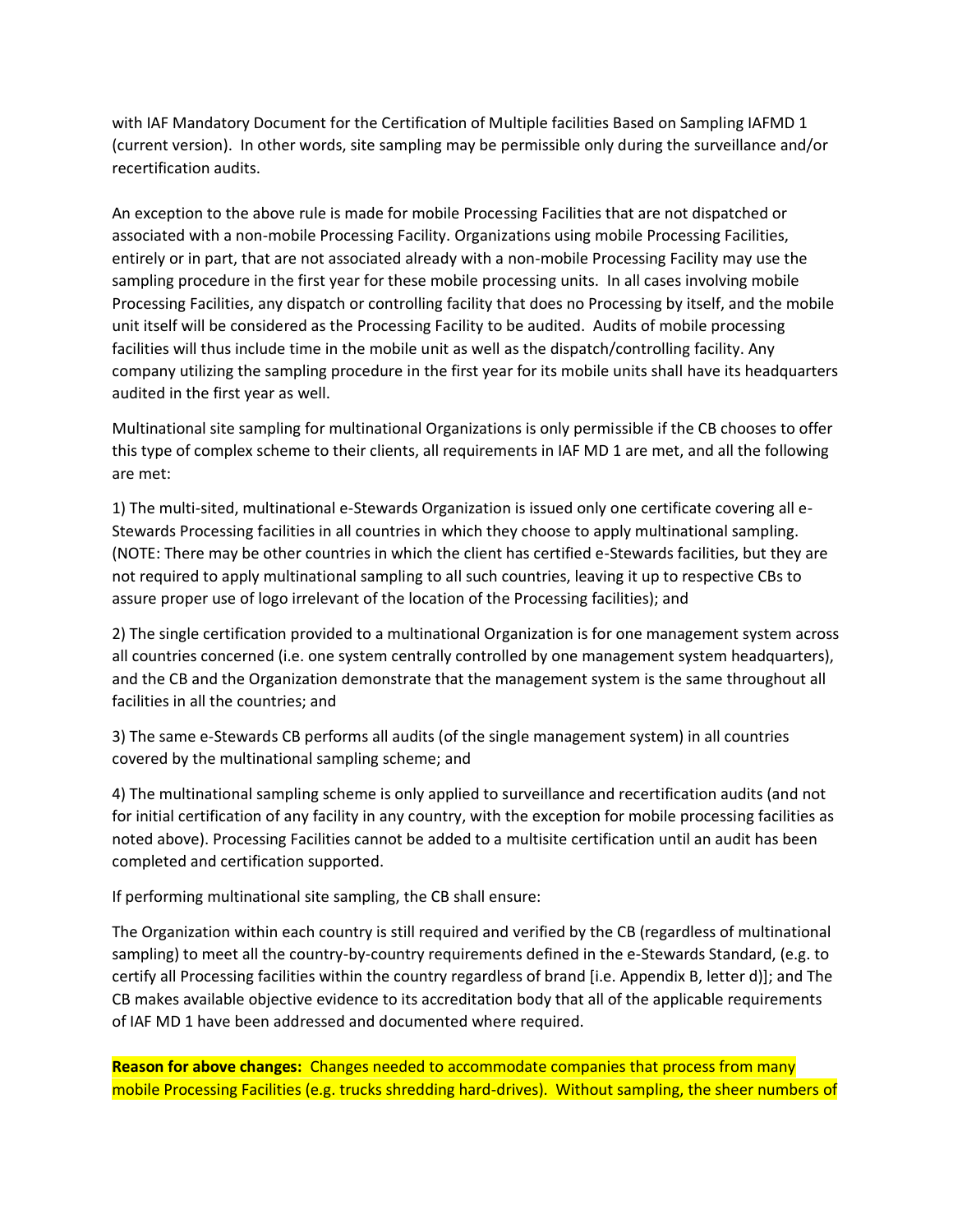such units would make the auditing cost prohibitive and because the units are all the same or similar, sampling will be entirely appropriate.

Outcome: Changes accepted.

*3. Description: Change to definition Problematic Components or Materials*

**Section:** 3.35 - 4th bullet

"> Plastics with halogenated additives or constituents, such as those containing brominated flame retardants other than those listed on Annex II or VIII of the Basel Convention; and/or"

**Reason:** PVC has been removed because PVC is already listed in Y48 (Annex II of the Basel Convention) so we should not reference it here as a PCM -- it is an HEW.

Outcome: Changes accepted.

*4.* **Definition***: Added note in Definition of e-Stewards Processor Note* 

*Section:* 3.11, add note at the end

**Note:** As specified by 4.1(b) e-Stewards Processors must uphold the e-Stewards Standard for all Electronic Equipment entering their Control even if it is never subjected to Processing. See also Definition 3.6 – Control.

**Reason:** Some believed that if they purchase electronic equipment and simply resell it without doing anything to it they are not accountable for (export violations, data security violations etc.). It is thus necessary to make sure this is even more clear that this is not acceptable for obvious reasons, without muddying the waters by redefining processing.

Outcome: Changes made accepted with modifications.

**5.** *Description: Changing Numbering in 4.1*

**Section:** 4.1

#### **Proposed Text:**

Within its scope and taking consideration of the concerns and requirements identified above, the SMS shall:

e) Apply the Precautionary Principle; and

f) Seek to reduce the negative lifecycle impacts of Electronic Equipment; and

g) Follow, where practicable, the Waste Management Hierarchy; and

h) Manage Materials of Concern appropriately and transparently throughout the Recycling Chain.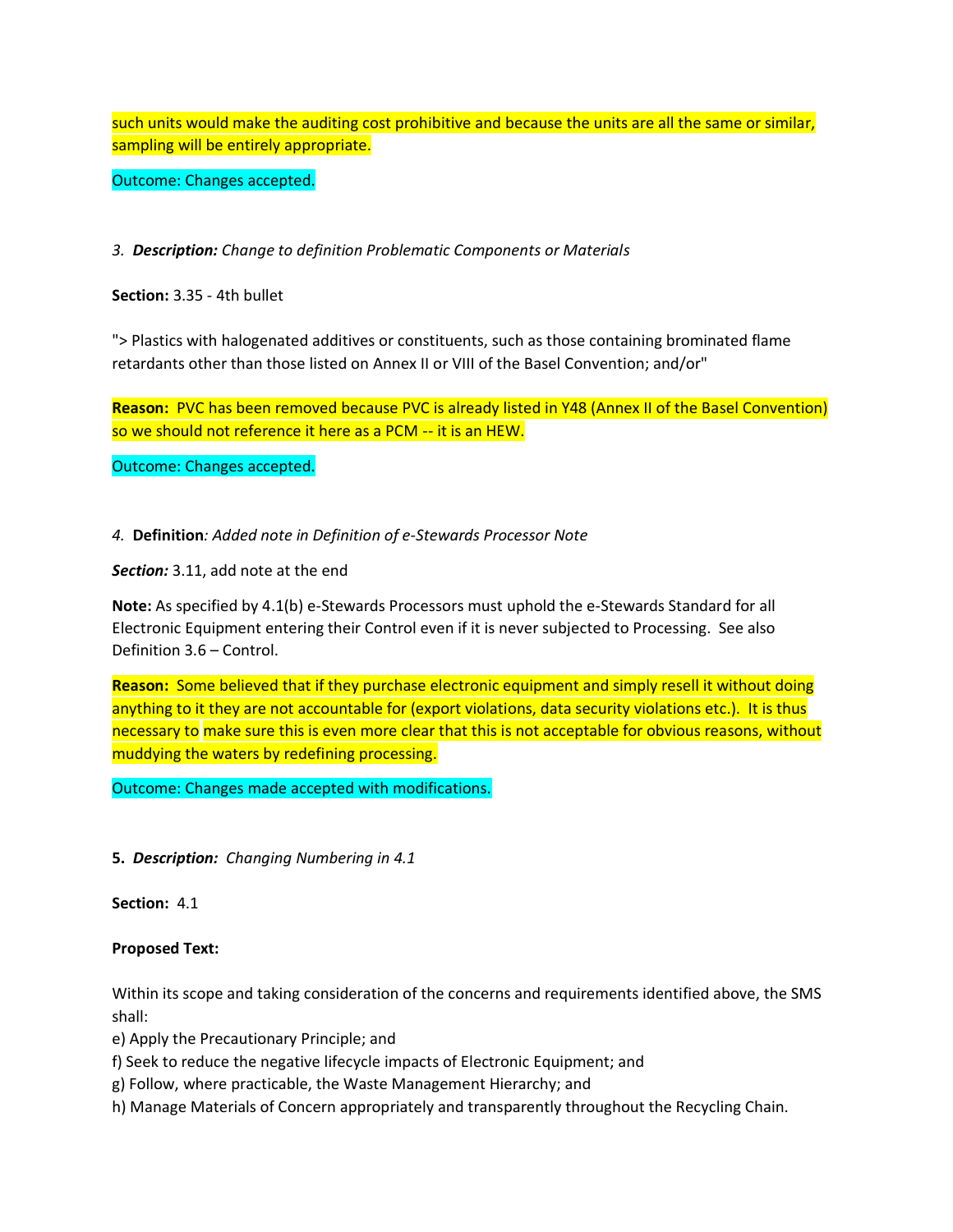**Reason:** To avoid referencing confusion, these are all in the same section and so should each have a separate letter in our numbering system.

Outcome: Changes accepted.

**6.** *Description: Change definition of Repurposing*

**Section:** 3.42

# **Repurposing**

A form of Direct Reuse where the primary function of a piece of Electronic Equipment is altered to utilize existing or added components to perform an electronic function is different than that originally intended by its manufacturer (e.g. a phone repurposed as a digital music player.)

**Reason:** This improves the earlier definition by a) allowing components to be added to others to create repurposed products; and b) to ensure that the repurposing cannot be for a non-electronic technology purpose such as (e.g. doorstops, footstools, hole fillers etc.).

Outcome: Changes accepted.

**7.** *Description: Change to Requirements on Transboundary Movement*

*Section:* 6.1.3.1, b) and c)

## **Proposed Text:**

b) For the purposes of this standard, MOCs shall be treated as if they are hazardous wastes with respect to transboundary movements and where such transboundary movements of hazardous wastes are generally prohibited by any country involved, all such trade in MOCs will be prohibited.

c) The organizations shall apply the Basel Convention's Article 4A (Basel Ban) as if the nation where the Organization operates has ratified and is bound by this Article (i.e., Trade in all MOCs from Basel Annex VII countries to non-Annex VII countries is prohibited).

**Reason:** It is impossible for e-Stewards to insist on prior-informed consent procedures (which must be done by governments) for materials that governments don't consider as hazardous or a controlled waste. All that an e-Stewards Processor can do is to prevent the export/import when either the importing or exporting country already bans all hazardous waste trade between the countries concerned. In the case that no country concerned in the trade bans the import or export of hazardous wastes then the MOCs can proceed under the control procedures (if any) established by the governments concerned. We have also clarified what Article 4A says to prevent people from having to look it all up. Annex VII will be shown in the Guidance.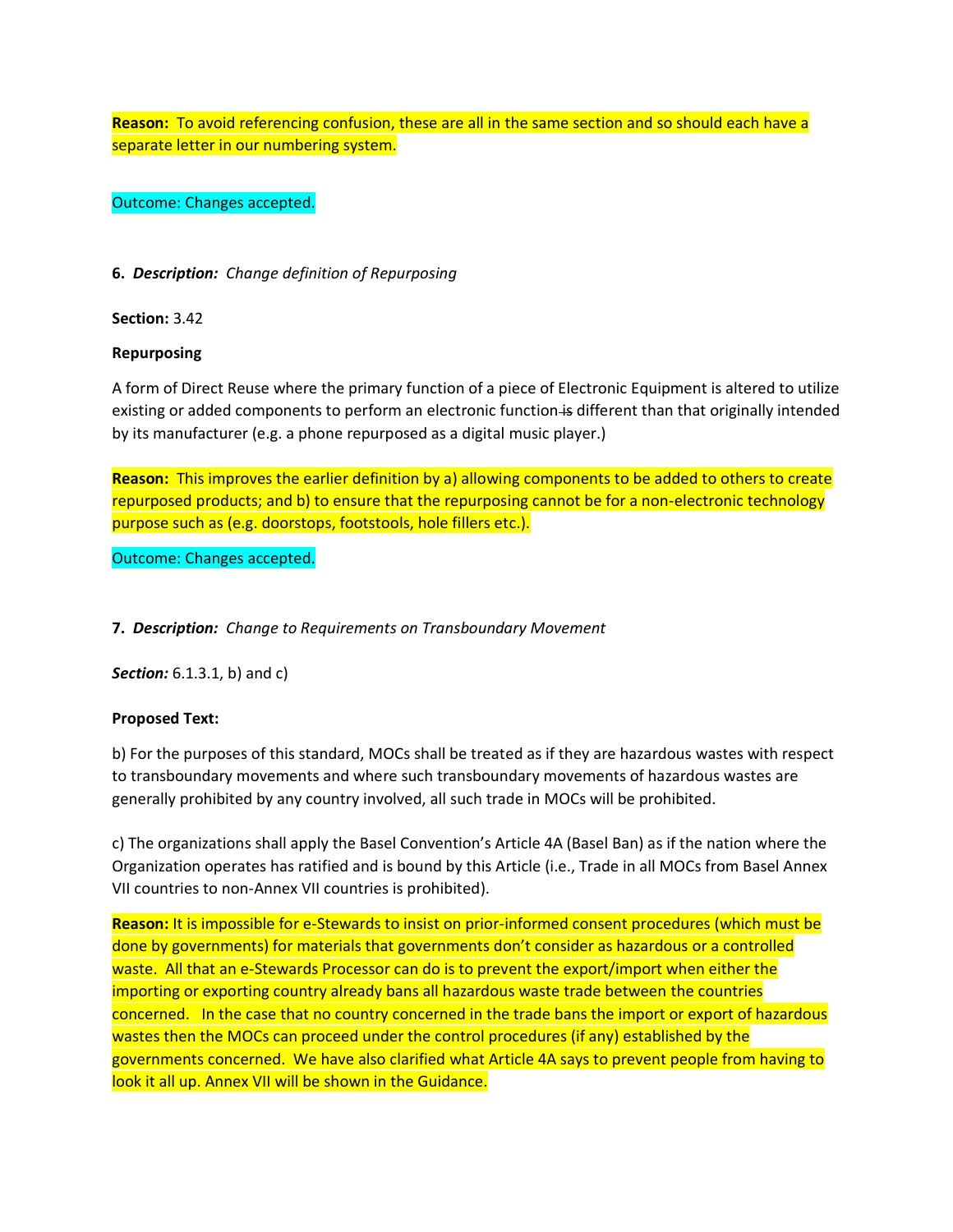#### Outcome: Changes made accepted with modifications.

#### **8.** *Description: Adding directions on Performance Verification Programs*

#### **Section:** *6.1.4,*

#### **Proposed Text:**

The Organization shall ensure that the Performance Verification program of the administration utilizing unannounced inspections and unannounced use of GPS tracking is created, implemented, and maintained in a documented plan, including the following:

- a) Management commitment to cooperate with inspectors in all regards, unless evidence is provided that the inspection is disallowed by the Organization's compliance obligations; and
- b) Assignment of primary and back-up contacts. If neither assigned official is available on the day of the inspection, then the senior site manager shall be the contact; and
- c) Confirmation that the Organization will permit inspection to begin within 15 minutes of inspector arrival and verification of their credentials as an e-Stewards inspector; and
- d) Permission unless evidence is provided that inspection of certain areas is disallowed by the Organization's compliance obligations for the inspectors to access all areas and structures under the scope of the SMS; and
- e) Acknowledgement and acceptance that there may be disruptions in production during inspection and due to the use of GPS tracking; and
- f) Acknowledgement that in-process and finished materials may be sampled and that any operations or materials may be required to be unloaded, unpacked, inspected, re-tested, or otherwise verified to meet the e-Stewards Standard and management system requirements in all regards; and
- g) Provision of documented information to inspectors upon request during the inspection; and
- h) Commitment to take no actions designed solely to discover or to interrupt embedded GPS tracking devices at any time; and
- i) Agreement to contact the Administrator within one business day when GPS trackers are discovered and to return such trackers (with batteries removed) to the Administrator, unless otherwise directed.

**Reason:** These changes actively include requirements for implementing the GPS tracking program as part of the Performance Verification requirements of the e-Stewards standard, policies and procedures, with some small reminders not to seek to prevent the GPS tracking and to ensure trackers are kept in place or, if not feasible to return these. Further this change accommodates the possibility that government contracts might preclude third party inspections.

## Outcome: Changes accepted.

---

**9.** *Description: Export reminder (Reuse and Refurbishment)*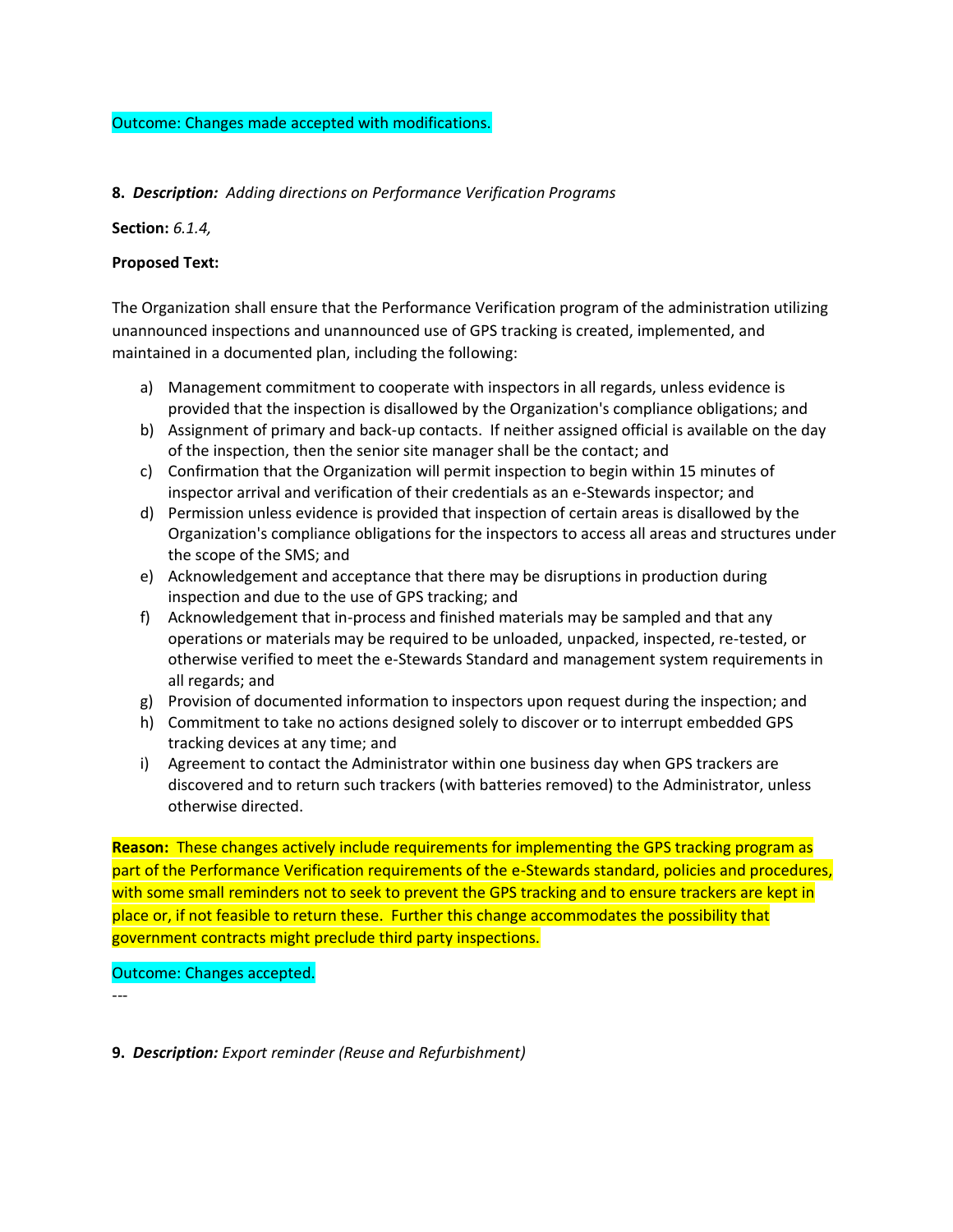**Section:** 8.5 b

#### **Proposed Text:**

b) Outsource Repair and Refurbishment processes only to Immediate Downstream Providers, with the exception of ink and toner remanufacturing, which may be conducted by the next Processor in the Recycling Chain after the Organization's IDP. If use of outsourced repair or refurbishment involves export, all relevant export rules of 8.7 apply; and

**Reason:** Without this reminder it might be too easy to think that IDPs in foreign countries are exempt from trade rules.

#### Outcome: Changes accepted.

**10.** *Description: Test Electronic Equipment and Ensure Full Functionality & Data Sanitization Change*

**Section:** 8.5.1 b)

---

#### **Proposed Text:**

b) Determine and document the state of health of each rechargeable battery from mobile computing devices (e.g. laptop computers) destined for Direct Reuse unless the device is Repurposed to a use that does not require a battery, as follows:

**Reason:** This is to allow consistent language recognizing Repurposing just as was done in (c).

Outcome: Changes accepted.

---

**11.** *Description: Exception on battery testing for non-removable batteries*

**Section:** 8.5.1 b) 2) (adding a new iii)

#### **Proposed Text:**

iii. "When a battery cannot be tested without removing it, and the removal of the battery requires applications of solvents, heat, or special skills (not designed for replacement), the device can be directed to Direct Reuse markets or destinations without battery testing as described in i. and ii above, provided that the rest of the device is fully functional, the end-user or buyer is made fully aware through labeling and/or other means that the battery health is unknown, and any AC power supply, cords, and/or adapters necessary to allow operation accompany the sale or donation."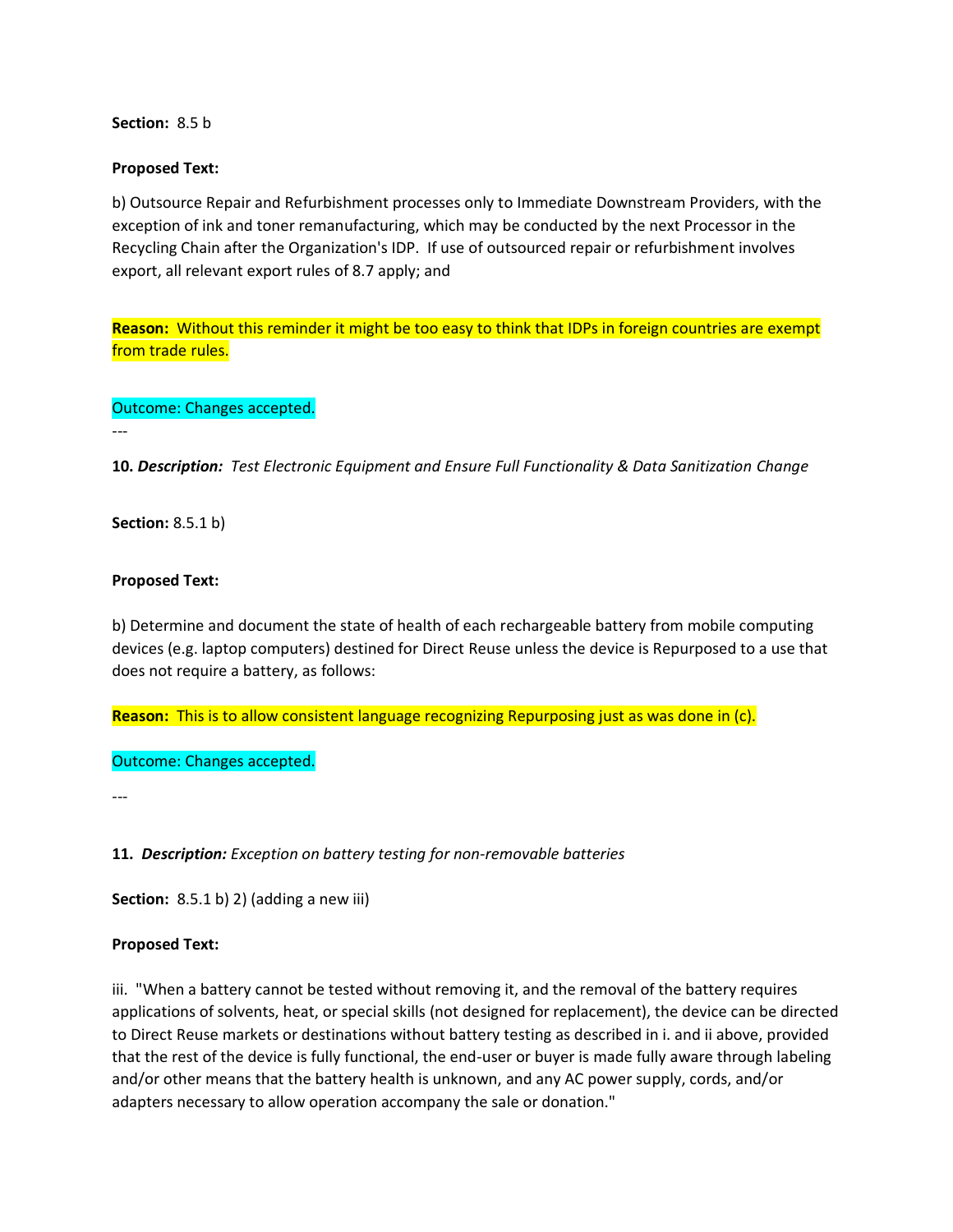**Reason:** Some excellent equipment can be given a longer life without significant risk to developing countries from the chance that spent or unhealthy batteries would be easily removed and disposed of as waste.

Outcome: Changes accepted.

--- **12.** *Description: Repurposing Elaboration*

**Section:** New paragraph 8.5.1.1

# **Proposed Text:**

8.5.1.1 Repurposing equipment is an acceptable form of Direct Reuse as long as:

a) any non-functional hazardous parts, including removable batteries not meeting the battery health requirements found in b) and c) in 8.5.1 above, are removed or replaced before delivery to the end-user and are managed and repurposed in accordance with this standard (an exception to this rule is found above in 8.5.1 b) 2) iii, or when removal of other non-functional hazardous components is impossible without resorting to solvents, heat guns, or special skills (not designed for replacement).

b). an information disclaimer accompanies the sale/donation of the equipment, making it clear to all end-users what the repurposed equipment can do and which parts have been removed or added to allow the repurposing.

**Reason:** There needs to be an explanation as to Repurposing as it relates to Full Functionality requirements. Currently, we only mention Repurposing once regarding mobile phone battery testing despite it being a defined term. And it does need to be defined and used with respect to functionality and transparency.

Outcome: Changes made accepted with modifications.

**13.** *Description: Small changes in record keeping of Each Item*

**Section:** 8.5.2

## **Proposed Text:**

# **8.5.2 Record Identifying Information for Each Item of Electronic Equipment**

The Organization shall retain identifying information for each item of Electronic Equipment (including components) destined for reuse. Identifying information shall include:

a) Information for each device and separate component, as follows: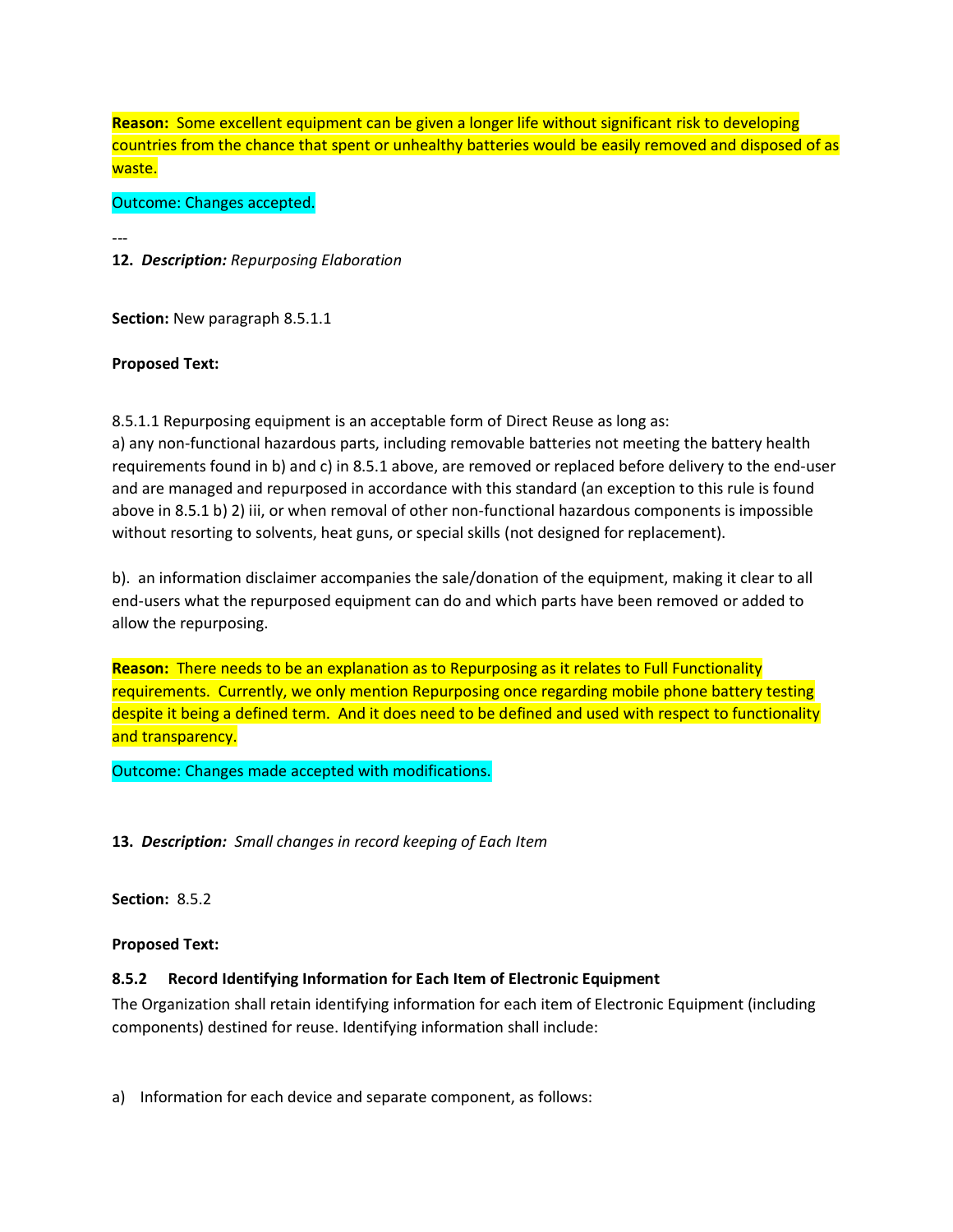- 1) Type of device or component; and
- 2) A unique identification number for each whole device and component sold or donated separately if the item has a manufacturer's identification number. Qualified Smaller Components (QSCs) are exempted from this requirement; and
- 3) Year of production (if available); and
- 4) Model number (if available); and
- 5) Manufacturer or brand name.
- b) Type of testing and, if applicable, data sanitization performed on each device or separate component;
- c) Results of tests performed, including:
	- 1) An accurate representation of the condition of the device or component (including cosmetic condition and battery status); and
	- 2) A description of missing components (if applicable); and
	- 3) Confirmation that all equipment & components are Fully Functional (except for EE exempted in Table 3 above); and
	- 4) A clear representation that the item is a used device or component or is new/unused.

NOTE: QSCs require only general test status, such as untested (in the event it is going to an IDP which will perform the required testing), Fully Functional, missing components, etc.

- d) Name, address (including country), and current contact information of the Organization responsible for evidence and confirmation of Full Functionality (i.e. Immediate Downstream Provider, if applicable, or the Organization); and
- e) Product return policy.

**Reason:** Provides consistency with abbreviated use of Qualified Smaller Components (QSCs) and provides the only explanation of why one would not test a QSC (e.g. that it is destined for an IDP that will do this testing).

## Outcome: Changes accepted.

---

**14.** *Description: Conditionally Allowable Option Mechanism Clarification* 

**Section:** 8.6.1a)

## **Proposed Text:**

Prior to using a conditionally allowable option, the organization shall provide the e-Stewards Program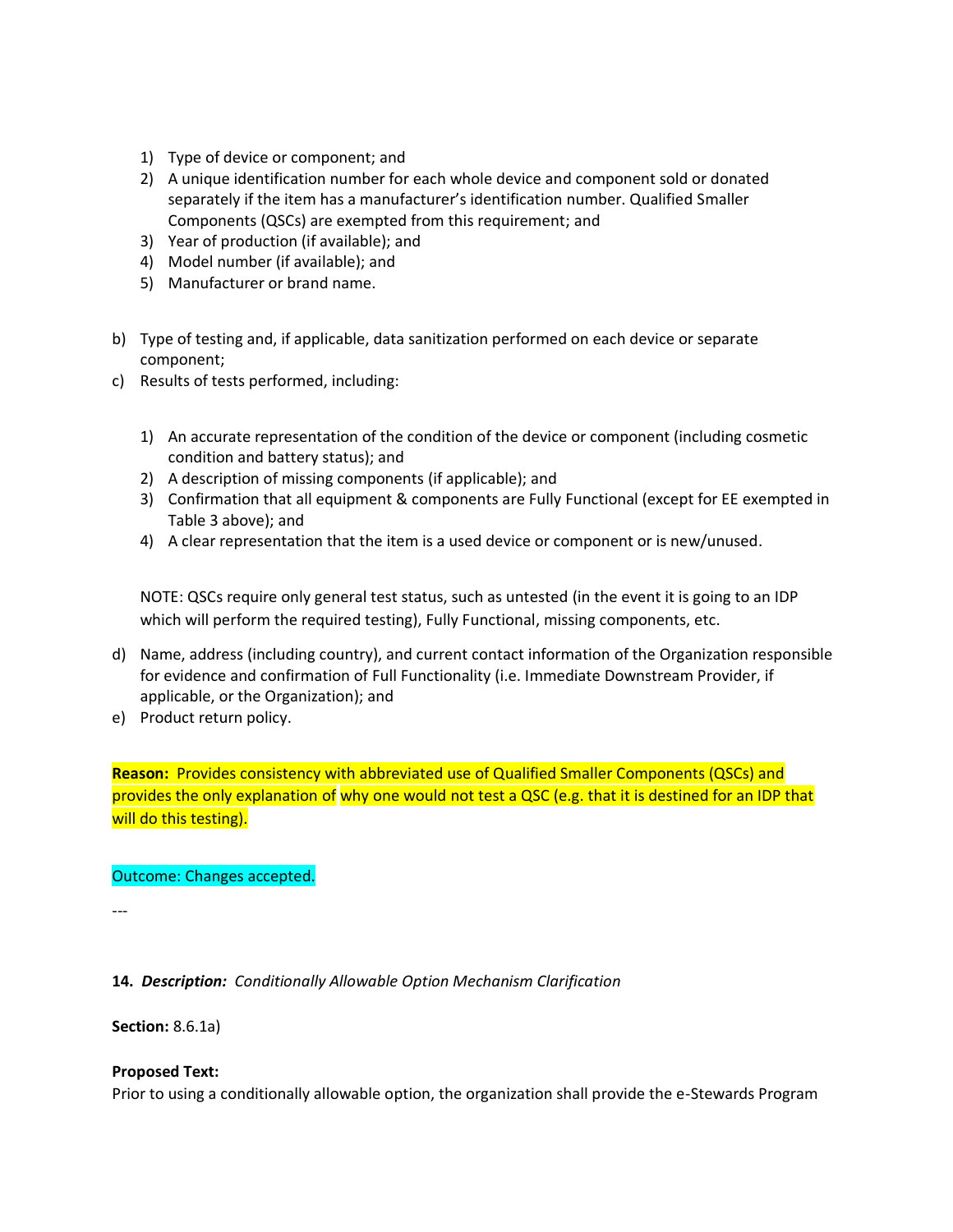Administrator, their Certification Body program manager, and as appropriate, the Certification Body auditor(s) written justification of their decision to use this option. This documentation shall include evidence that all "preferred" options are not viable due to one of more of the following:

Approval is deemed to be granted if the e-Stewards Administrator confirms in writing receipt of the justification and a further 10 working days' elapse without denial or a call for further information by the e-Stewards Administrator.

**Reason:**It was previously unclear if consent was needed, tacitly or overtly and there was no safeguard of confirmation of receipt of the justification.

Outcome: Changes made accepted with modifications.

---

**15.** *Description: Removing Closure Plan requirements from all but IDPs*

**Section:** *8.8.2.1 and 8.8.2.3 / Processing Capability Evaluations* 

#### **Proposed Text:**

Change b (5) to: Have appropriate insurance coverage in place,

**Proposed Text:** Change 8.8.2.3 as follows in 3rd paragraph

Onsite audits shall include verification of insurance coverage, closure plans, and financial surety for the audited IDP.

**Reason:** Requiring all DPs in the recycling chain to present closure plans was seen as excessively burdensome.

Outcome: Changes made accepted with modifications.

---

**16.** *Description: CNC Trigger better and more realistically defined*

**Section:** 8.8.2.1 (b) (2)

#### **Proposed New Text:**

2) Have not had an instance of violation of laws that: > exceeded \$100,000 in penalties/fines within a one-year period;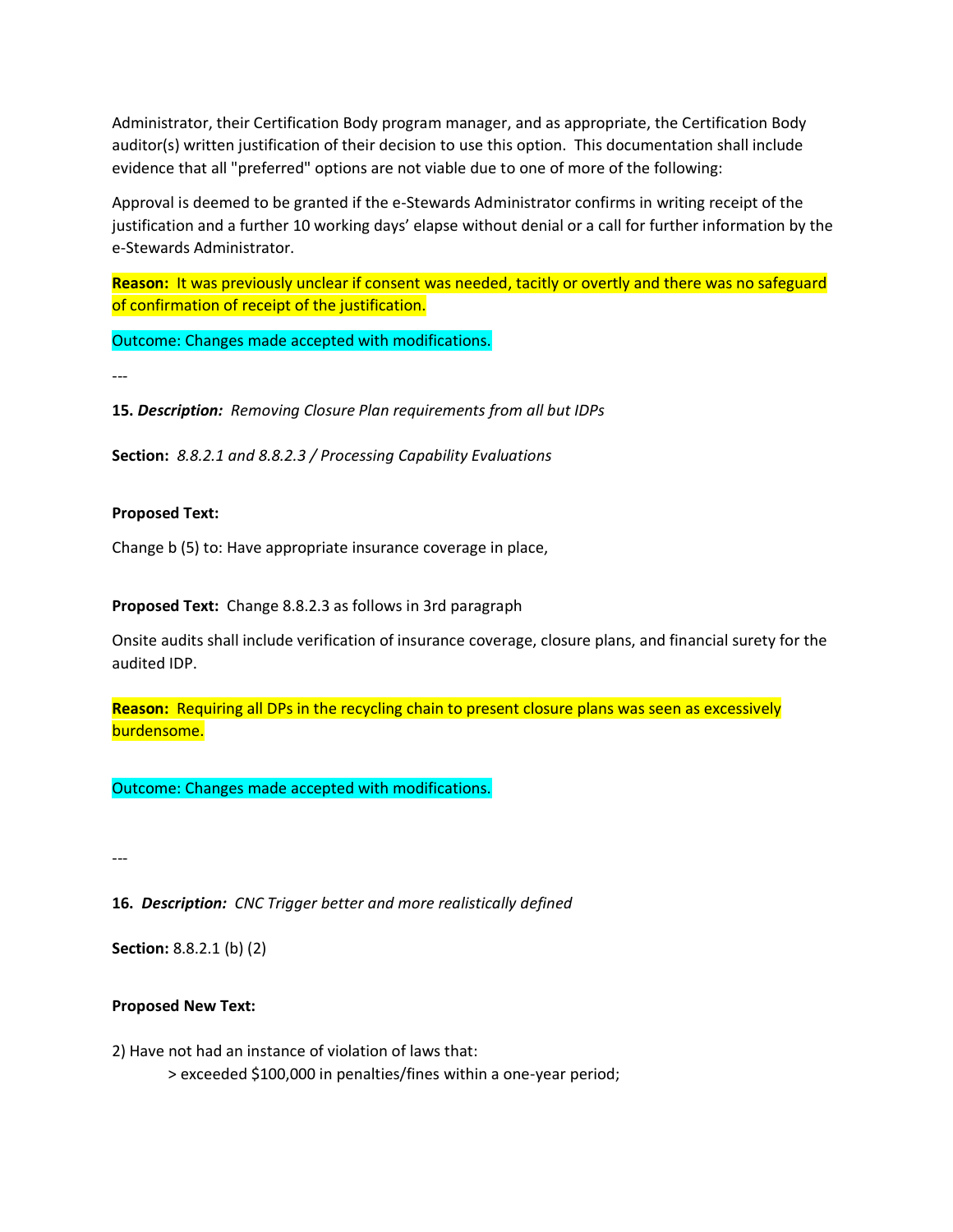> entailed jail time of owner or executive team member(s); or

> recurred 3 times within the last 5-year period (same violation).

**Reason:** The old language referred to triggering a CNC. The CNC is a process which can result in a Critical Non-Conformity. It is triggered by many things including judgement on willfulness. To make things clearer and not to refer to a distant document better to spell out the automatic triggers found in the CNC policy.

Outcome: Changes made accepted with modifications.

---

**17.** *Description: Downstream Accountability Clarification*

**Section:** in 8.8.2.4 (c)

#### **Proposed Text:**

The Organization shall ensure each DP beyond an IDP establishes and maintains the same control systems for all MOCs as those described in Section 8.8.2.4 (b) for PCM IDPs.

Reason: It was unclear whether PCMs were the only concern under (c) as it simply said follow (b) above. When in fact MOCs are the concern.

Outcome: Changes made accepted with modifications.

---

**18.** *Description: Adding assurances of Confidentiality*

**Section:** Appendix B (j).

**Proposed Text:** 

j) Oversight by e-Stewards Program Administrator/Confidentiality

An Organization shall permit oversight by the e-Stewards Program Administrator, or a third party designated by them, of all auditable Certification aspects, including access to records providing evidence. Such oversight may include the Program Administrator witnessing onsite CB audits, or performance verification inspections with or without advance notice. Findings, including all documentation required by the Standard, shall be made available to the Administrator upon request.

No such information sent directly to the Administrator (e.g. annual reports) shall be released to any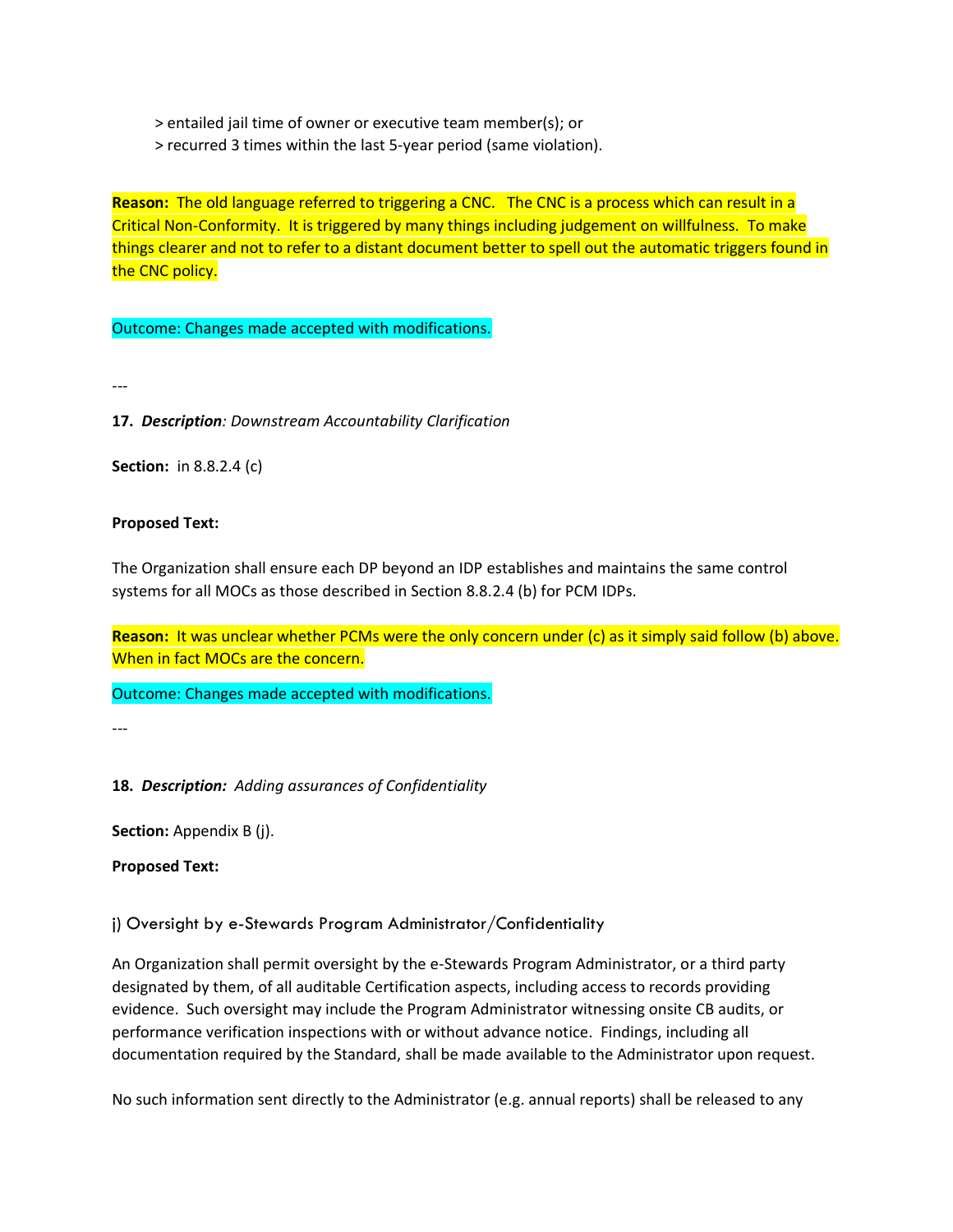third party without the expressed written consent of the Organization in question. The only exceptions to the aforementioned non-disclosure policy would be for a) instances of requests by law enforcement authorities and, b) instances of a determination by the Administrator of a finding of Critical Non-Conformity (CNC) in accordance with the CNC Policy in which case general narrative information may be revealed to the public or third Parties.

**Reason:** It is important to state more clearly the non-Disclosure Policy for information required to be made available to auditors and the Administrator under the standard.

# Outcome: Changes accepted.

# **19.** *Description: Ensuring sanitization of all Data not still owned by customer*

**Section:** 8.9.1 (after sunset) and Appendix D: Data Security 8.9.3 (before sunset)

## **Proposed Text:**

## **Appendix D**

# **8.9.3 [new first paragraph]**

Except in the case of tolling, where the customer maintains ownership of the Electronic Equipment, the organization must effectively sanitize all Customer Data prior to its departure from the Organization's Control, which may include outsourced processing by an IDP, by conforming, at a minimum, to either a published national standard for data security in the country or region where services are being delivered or the current version of NIST Special Publication 800-88 Guidelines for Media Sanitization, whichever is more stringent. In the case of tolling, the customer should be informed of the advantages of sanitizing all data and the options for doing so prior to any processing activities.

## **8.9 - Data Security**

## **Sanitize all Customer Data**

The Organization shall ensure the effective sanitization of all Customer Data prior to its departure from the Organization's Control, which may include outsourced processing by an IDP, except in the case of Tolling or other circumstances where Control of Electronic Equipment is transferred directly back to the customer. In the case of Tolling, the customer shall be informed of the advantages of sanitization and the options for doing so, prior to any processing activities.

## **Transition to NAID AAA Certification**

The Data Security provisions for those Organizations that are not yet NAID Certified are found in Appendix D. As of July 1, 2022, all organizations will be required to be NAID AAA Certified to the relevant Sanitization Standards applicable to their operations. IDPs however that are conducting data